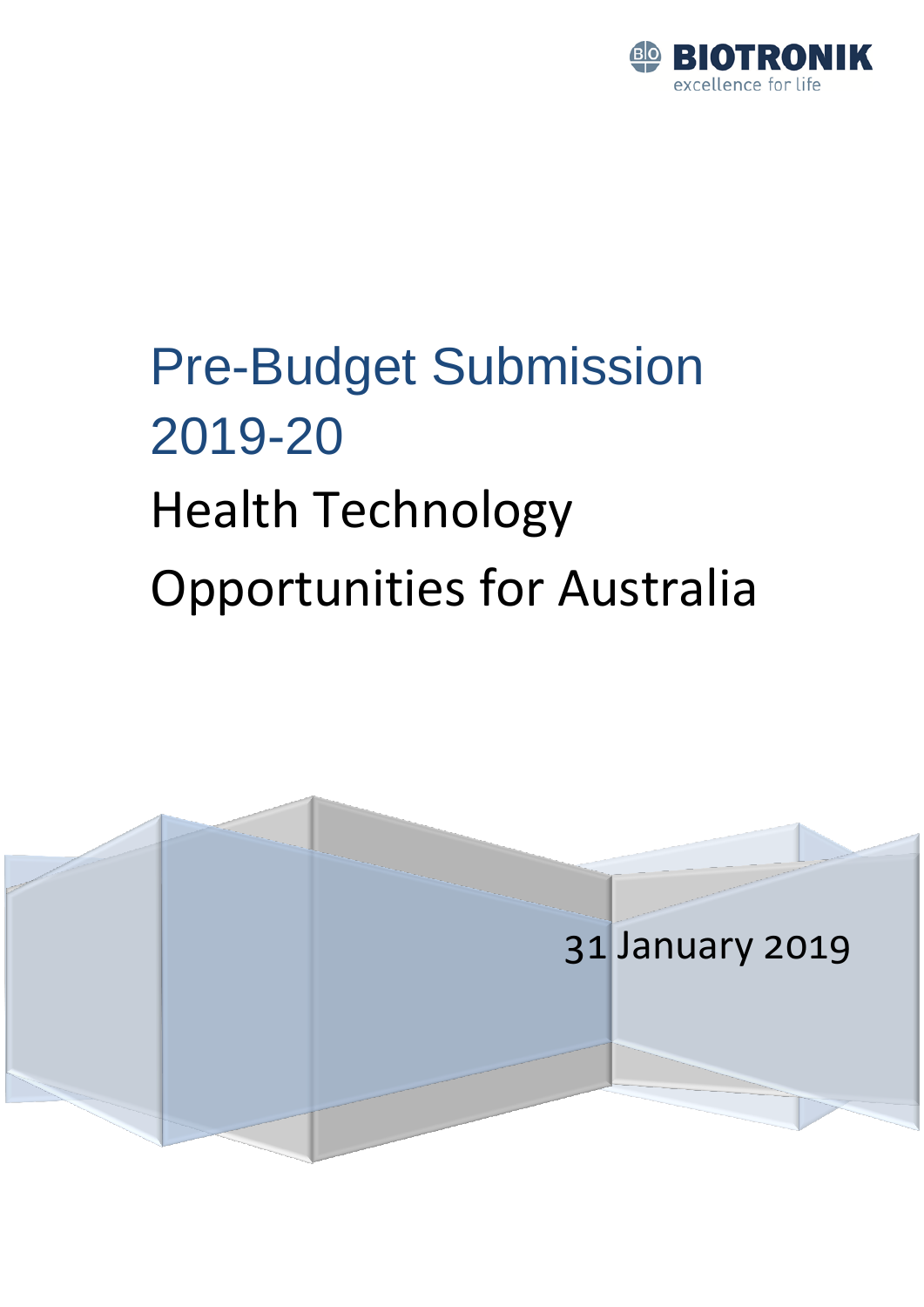### **Health Technology Opportunities for Australia Pre-budget Submission**

#### **Introduction**

BIOTRONIK Australia Pty Ltd thanks the Treasury for the opportunity to provide a submission supporting the ongoing funding of Health Technology (HT) in delivering Value to the Australian population in a way that is sustainable for future governments. It is important at this time to point out the value of the Health Technology industry to Australia as there are pressures by other interest groups to reduce health care costs by slashing current returns to HT stakeholders. Such arguments are based around cost alone without consideration of the value it currently delivers, or the potential consequence of any disinvestment.

#### **Company Profile**

BIOTRONIK Australia Pty Ltd is the wholly owned subsidiary of BIOTRONIK SE & Co. KG. , a private company headquartered in Berlin with key manufacturing facilities in the advanced economies of Germany, Switzerland, Singapore and USA. Founded in 1963, BIOTRONIK is a global player operating in 110 countries. The Health Technology manufactured and marketed by BIOTRONIK includes both Active Implantable Devices and Passive Implanted Devices supporting Cardiac Applications and Combination Therapy Technologies (Drug/Devices) that support the cardiac and peripheral vasculature. Common recognisable terminology for the devices marketed includes pacemakers, defibrillators, cardiac and peripheral stents. BIOTRONIK devices are designed to support the beating of a person's heart and the circulation of the blood around their body.

BIOTRONIK pioneered the Home Monitoring technology for implantable pacemakers and defibrillators and worked with the industry and the Department of Health in submitting the evidence to support payment of home monitoring on the MBS and Prostheses List in 2015/16.

#### **Local research activities in Value-based Healthcare**

BIOTRONIK Australia Pty Ltd is active in current digital health innovation in Australia, collaborating with clinicians on world-leading research and development initiatives around cardiac device and digital solutions. BIOTRONIK have recently been successful in attracting a Department of Industry, Innovation & Science "Innovation Connections" grant together with a large public health delivery partner. The purpose of the grant is to support research into achieving improved outcomes for Heart Failure patients using novel digital and care delivery solutions.

Australia has been recognised by BIOTRONIK as a sophisticated health market and a primary location for conducting innovative research and first-in-man studies. Hence we are strongly invested in the Australian health system employing over 110 specialist technical, clinical research and procedure support staff.

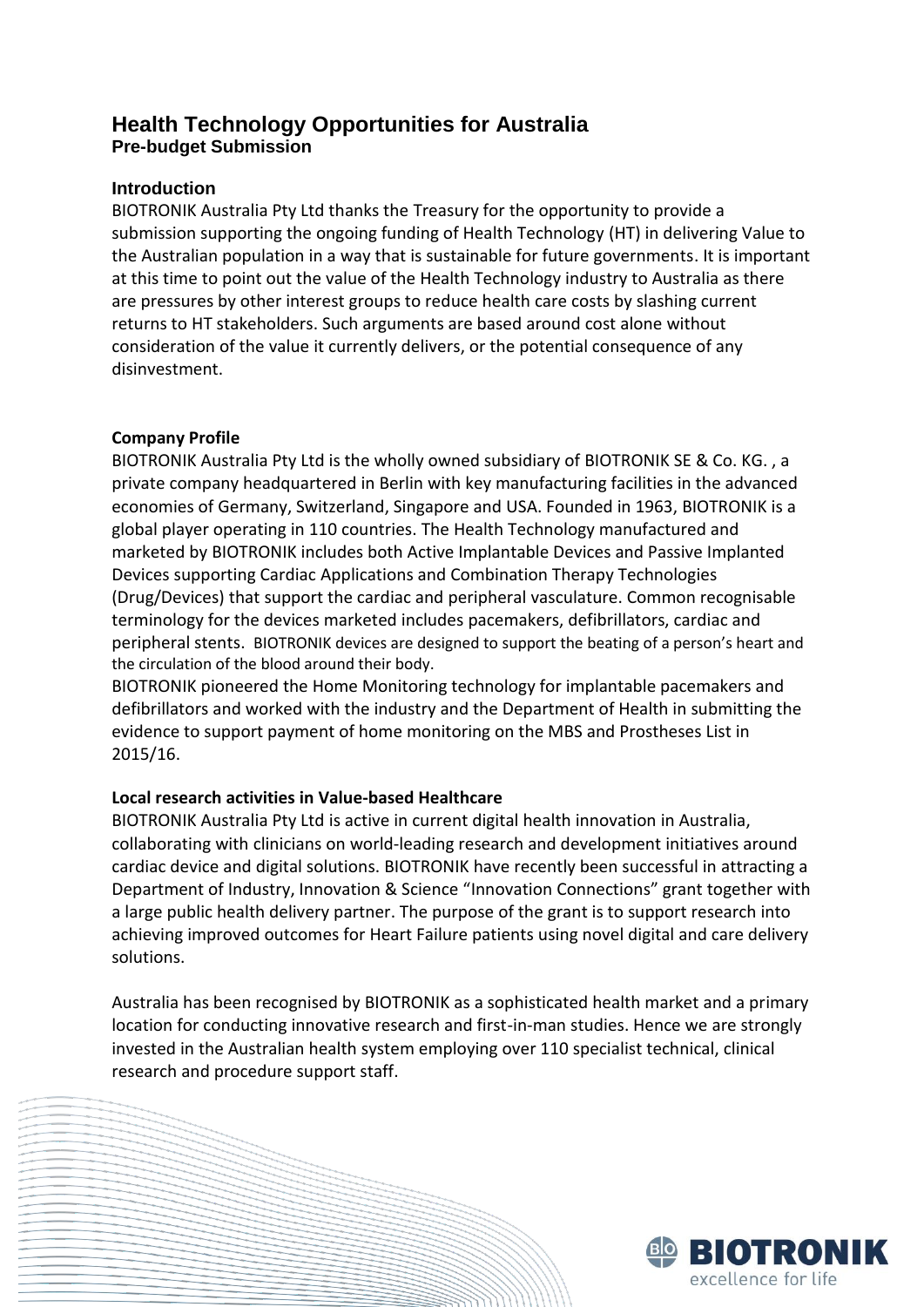## **Comments for consideration of the 2019/20 Budget process:**

- 1. **Health Technology Assessment**: The last global review of the industry was completed in 2009/10 and one key recommendation from that review was that the industry and the report of the time be reviewed in three years. BIOTRONIK consider it well past the time for such a review as HT is a very dynamic and innovative industry that has moved well on from 2009. When cost pressures are increasing on all segments of health and special interest groups (especially non-provider stakeholders) seek to dissemble instruments that are used to invest in the industry, we would suggest now is a critical period to fund such a review. The intent is to ensure that current investments are achieving value at a clinical, economic and societal level. Based on current and future health industry practices, it could then be determined how to improve ways to engage and drive all HT stakeholders to deliver on innovation that will ensure Australia has a vibrant future as HT leader.
- 2. **Regulatory Investment**: Australia has one of the five leading HT regulatory resources in the world. However, it appears from our dealings with the Competent Authority that some key functions within the Department of Health are under-resourced. As a result, valuable corporate knowledge disappears when people move on. This directly impacts on BIOTRONIK through lengthy assessment and access times when bringing new technologies to market. Hence we would encourage investment back into the Department of Health in seeking closer informed engagement with the HT industry.
- 3. **PHI Reform Agenda**: BIOTRONIK understands the unique value that a private health care provider market offers to the Australian Health delivery system. BIOTRONIK note the steps taken by the Health Minister in attempting to make Private Health Insurance (PHI) affordable. BIOTRONIK has made considerable financial sacrifices in the PHI achieving affordability as evidenced by Prostheses List reimbursement benefit reductions of 10% in 2017, 20% in 2018 and 7.5% in 2020. Such reductions have been pushed by one stakeholder group, but the stated rationale is based on erroneous data comparisons. The multiplier effect of these cuts is disastrous to an industry that provides both products and clinical services to patients with lifethreatening conditions. As such we would seek a more comprehensive and objective review and approach to PHI Reform.

The issue of insurance affordability is primarily driven by an ageing population demand. Continually targeting cost without considering the overall value proposition is short sighted. Therefore BIOTRONIK would support a Productivity Commission Review of the Private Health industry in Australia where it is compared and contrasted to public health, recognizing the different drivers, but informed by an HTA review in accessing innovative and strategic investment changes. We would